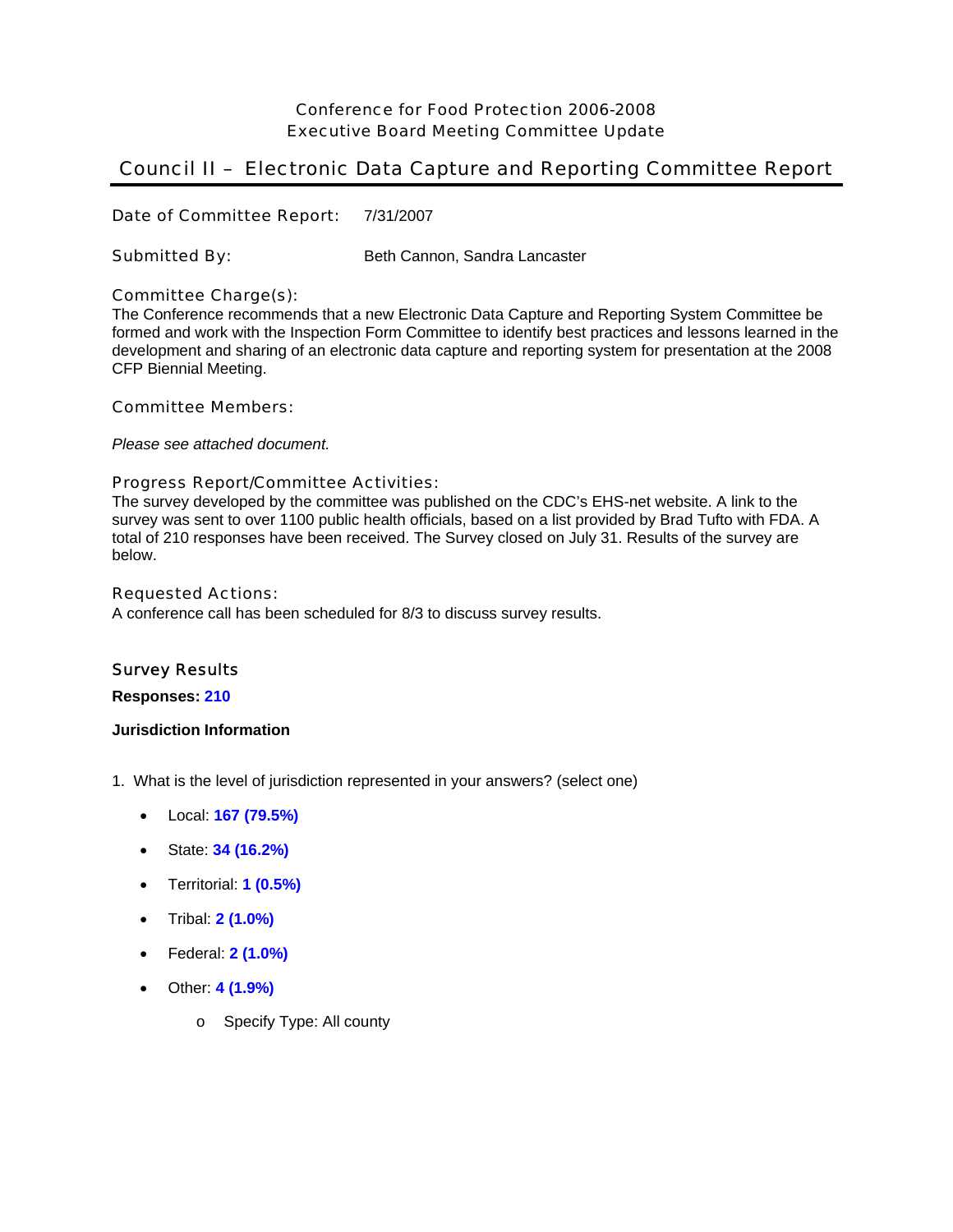1a. What state does your jurisdiction represent?

| <b>Alabama</b>       | 1                       | <b>Montana</b>        | 4                       |
|----------------------|-------------------------|-----------------------|-------------------------|
| <b>Alaska</b>        | 1                       | <b>Nebraska</b>       | $\overline{2}$          |
| <b>Arizona</b>       | $\overline{\mathbf{r}}$ | <b>Nevada</b>         | $\overline{\mathbf{3}}$ |
| <b>Arkansas</b>      | 1                       | <b>New Hampshire</b>  | $\overline{2}$          |
| <b>California</b>    | 13                      | <b>New Jersey</b>     | 1                       |
| <b>Colorado</b>      | 1                       | <b>New Mexico</b>     | $\overline{2}$          |
| <b>Connecticut</b>   | 11                      | <b>New York</b>       | 12                      |
| <b>Delaware</b>      | 1                       | <b>North Carolina</b> | 13                      |
| <b>Florida</b>       | 1                       | <b>North Dakota</b>   |                         |
| <b>Georgia</b>       | 13                      | <b>Ohio</b>           | 16                      |
| <b>Hawaii</b>        | $\overline{\mathbf{3}}$ | <b>Oklahoma</b>       | 1                       |
| <b>Idaho</b>         | $\mathbf{3}$            | <b>Oregon</b>         | 6                       |
| <b>Illinois</b>      | 1                       | <b>Pennsylvania</b>   | 1                       |
| <b>Indiana</b>       | 19                      | <b>Rhode Island</b>   | 1                       |
| lowa                 | 1                       | <b>South Carolina</b> | 1                       |
| <b>Kansas</b>        | $\overline{2}$          | <b>South Dakota</b>   |                         |
| <b>Kentucky</b>      | 6                       | <b>Tennessee</b>      |                         |
| <b>Louisiana</b>     | $\overline{2}$          | <b>Texas</b>          | 10                      |
| <b>Maine</b>         |                         | <b>Utah</b>           | $\overline{\mathbf{3}}$ |
| <b>Maryland</b>      | $\overline{\mathbf{2}}$ | <b>Vermont</b>        | 1                       |
| <b>Massachusetts</b> |                         | <b>Virginia</b>       | 1                       |
| <b>Michigan</b>      | $\mathbf{1}$            | <b>Washington</b>     | $\boldsymbol{8}$        |
| <b>Minnesota</b>     | 10                      | <b>West Virginia</b>  | 4                       |
| <b>Mississippi</b>   |                         | <b>Wisconsin</b>      |                         |
| <b>Missouri</b>      | $\boldsymbol{8}$        | <b>Wyoming</b>        | $\overline{\mathbf{3}}$ |

2. What is the name of your jurisdiction?

**Counties, cities, states listed**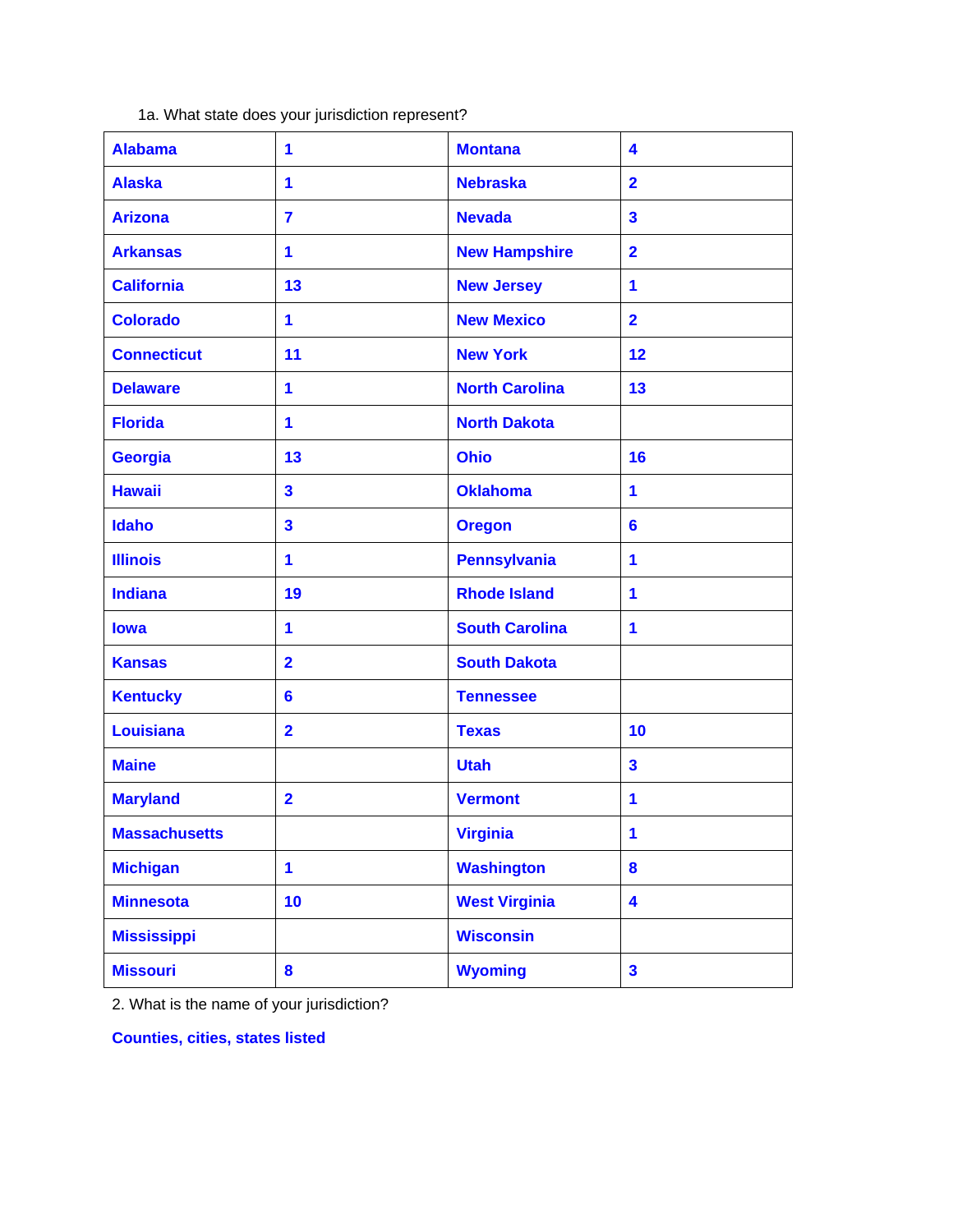3. What categories of food establishments is your jurisdiction responsible for inspecting? (Check all that apply)

Food Service (Including Temporary and Mobile): **204 (97.1%)**

Food Store: **153 (72.9%)**

Food Vending: **124 (59.0%)**

Institution: **162 (77.1%**)

Other: Specify **43 (20.5%)**

**Included: B&B, Catering, Day Care, Processing, Hotels, etc.** 

4. How many food establishments are included in your total food inspection program?

### **Range: 7 to 50,000**

#### **Mean: 3135**

## **Median: 600**

#### **Inspection Report Information**

- 5. Does your jurisdiction use an electronic method for collecting and/or storing inspection data?
	- **Yes: 147 (70%)**
	- **No: 63 (30%)**

5a. How is your electronic inspection data collected?

- **By inspector in the field: 71 (48.3%)**
- **Transferred in office from paper inspection report: 71 (48.3%)**
- **Other: 5 (4.8)**
- 5b. Where is your electronic inspection data stored?
- **Onsite in an agency maintained database: 97 (66.0%)**
- **Transferred to a state agency (or similar entity) maintained database: 27 (18.4%)**
- **Offsite on inspection software vendor's database: 17 (11.6%)**
- **Other: 6 (4.1%)**

Specify: Most indicate a combination

- 5c. Do you have plans in place to begin such a program in the future?
- **Yes, within 6 months: 7 (11.1%)**
- **Yes, within 1 year: 11 (17.5%)**
- **Yes, but it is more than one year out: 23 (36.5%)**
- **No, we do not currently have any plans: 22 (34.5)**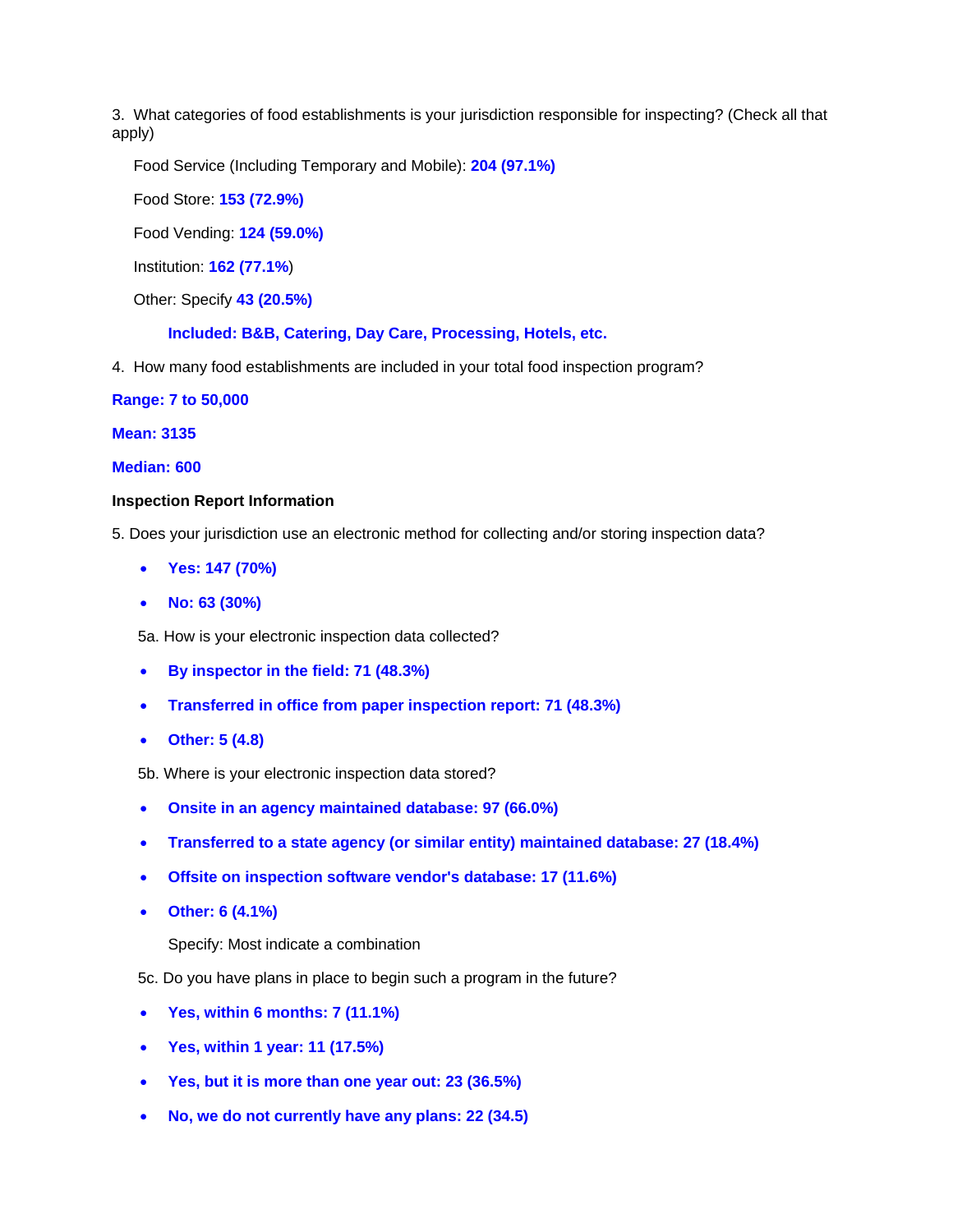6. Do you use a Conference for Protection, Food Code based inspection form?

- **Yes: 101 (48.1%)**
- **No: 109 (51.9%)**

7. What version of the Food Code is your form based on?

- **2005: 37**
- **2003: 12**
- **2001: 20**
- **1999: 18**
- **1997: 4**
- **1995: 1**
- **1993: 2**
- **1982 Model Foodservice Code: 2**
- **1976 Model Foodservice Code: 4**
- **Other: 1**

8. Does your inspection form divide items into 'Foodborne Illness Risk Factors and Public Health Interventions' and 'Good Retail Practices'

- **Yes: 78 (37.1%)**
- **No: 132 (62.9%)**

9. Does your inspection form have the following capabilities (check all that apply)

Items are designated as **Critical / Non-critical: 180 (85.7%)**

Items can be marked **Not Applicable: 96 (45.7%)**

Items can be marked **Not Observed: 90 (42.9%)**

Facilities are assigned a **Risk Category: 133 (63.3%)**

**Reason for inspection** is noted (Routine/Regular, Re-inspection, Complaint): **205 (97.6%)**

**Repeat** issues are tracked: **144(68.6%)**

Issues that are **Corrected** while the inspector was on site are tracked: **153 (72.9%)**

10. What capabilities would your ideal inspection form contain? (check all that apply)

Items are designated as **Critical / Non-critical: 196 (93.3%)**

Items can be marked **Not Applicable: 148 (70.5)**

Items can be marked **Not Observed: 147 (70.0%)**

Facilities are assigned a **Risk Category: 172 (81.9%)**